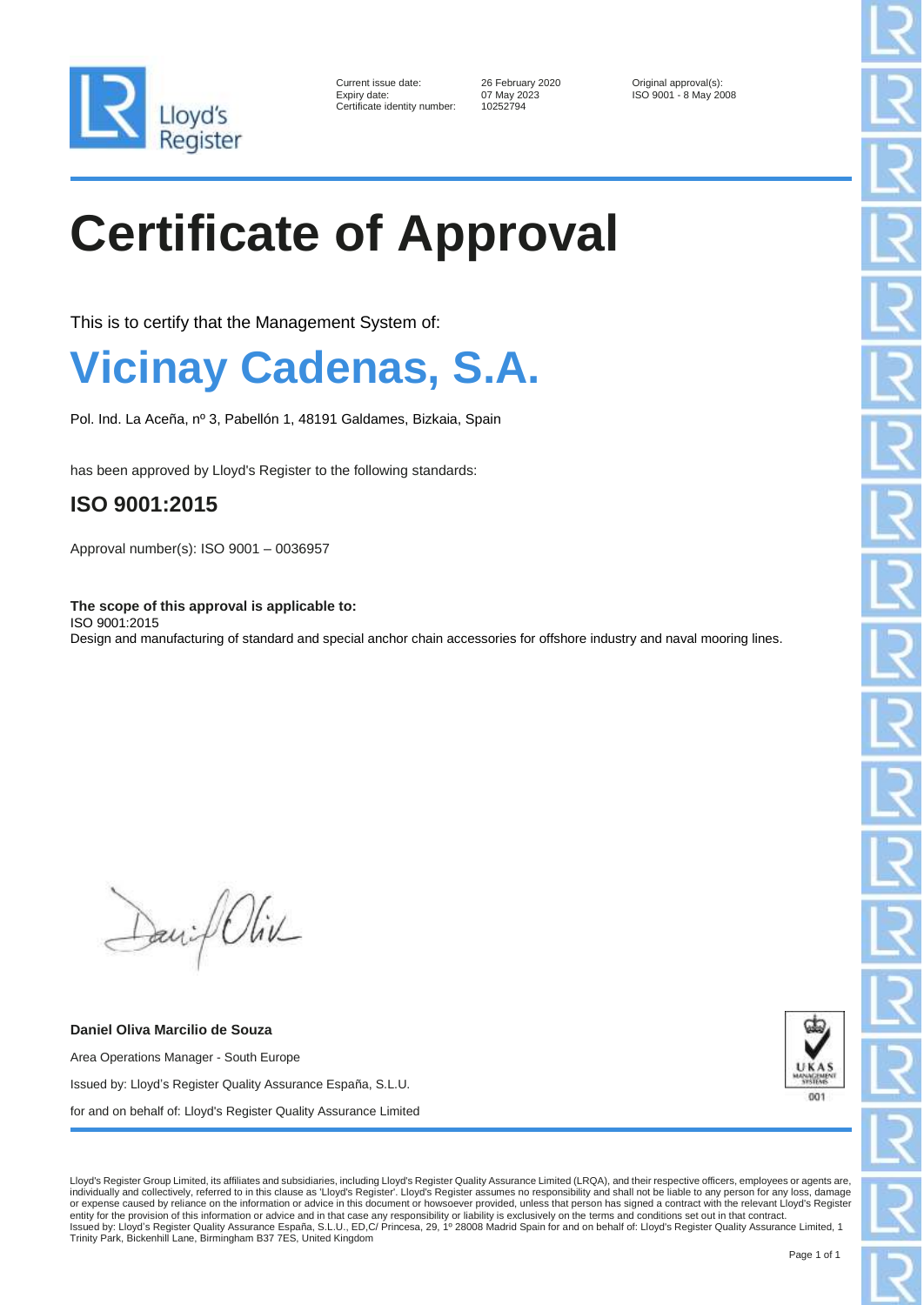

| Current issue date:        |
|----------------------------|
| Expiry date:               |
| Certificate identity numbe |

er: 10252790

26 February 2020 **Original approval(s):** 07 May 2023 **ISO 14001 - 8 May 2** Expiry date: 07 May 2023 ISO 14001 - 8 May 2008

# **Certificate of Approval**

This is to certify that the Management System of:

## **Vicinay Cadenas, S.A.**

Pol. Ind. La Aceña, nº 3, Pabellón 1, 48191 Galdames, Bizkaia, Spain

has been approved by Lloyd's Register to the following standards:

#### **ISO 14001:2015**

Approval number(s): ISO 14001 – 0036956

**The scope of this approval is applicable to:** ISO 14001:2015 Design and manufacturing of standard and special anchor chain accessories for offshore industry and naval mooring lines.

Daniel Oliv

**Daniel Oliva Marcilio de Souza** Area Operations Manager - South Europe Issued by: Lloyd's Register Quality Assurance España, S.L.U. for and on behalf of: Lloyd's Register Quality Assurance Limited



Lloyd's Register Group Limited, its affiliates and subsidiaries, including Lloyd's Register Quality Assurance Limited (LRQA), and their respective officers, employees or agents are, individually and collectively, referred to in this clause as 'Lloyd's Register'. Lloyd's Register assumes no responsibility and shall not be liable to any person for any loss, damage or expense caused by reliance on the information or advice in this document or howsoever provided, unless that person has signed a contract with the relevant Lloyd's Register entity for the provision of this information or advice and in that case any responsibility or liability is exclusively on the terms and conditions set out in that contract.<br>Issued by: Lloyd's Register Quality Assurance Esp Trinity Park, Bickenhill Lane, Birmingham B37 7ES, United Kingdom